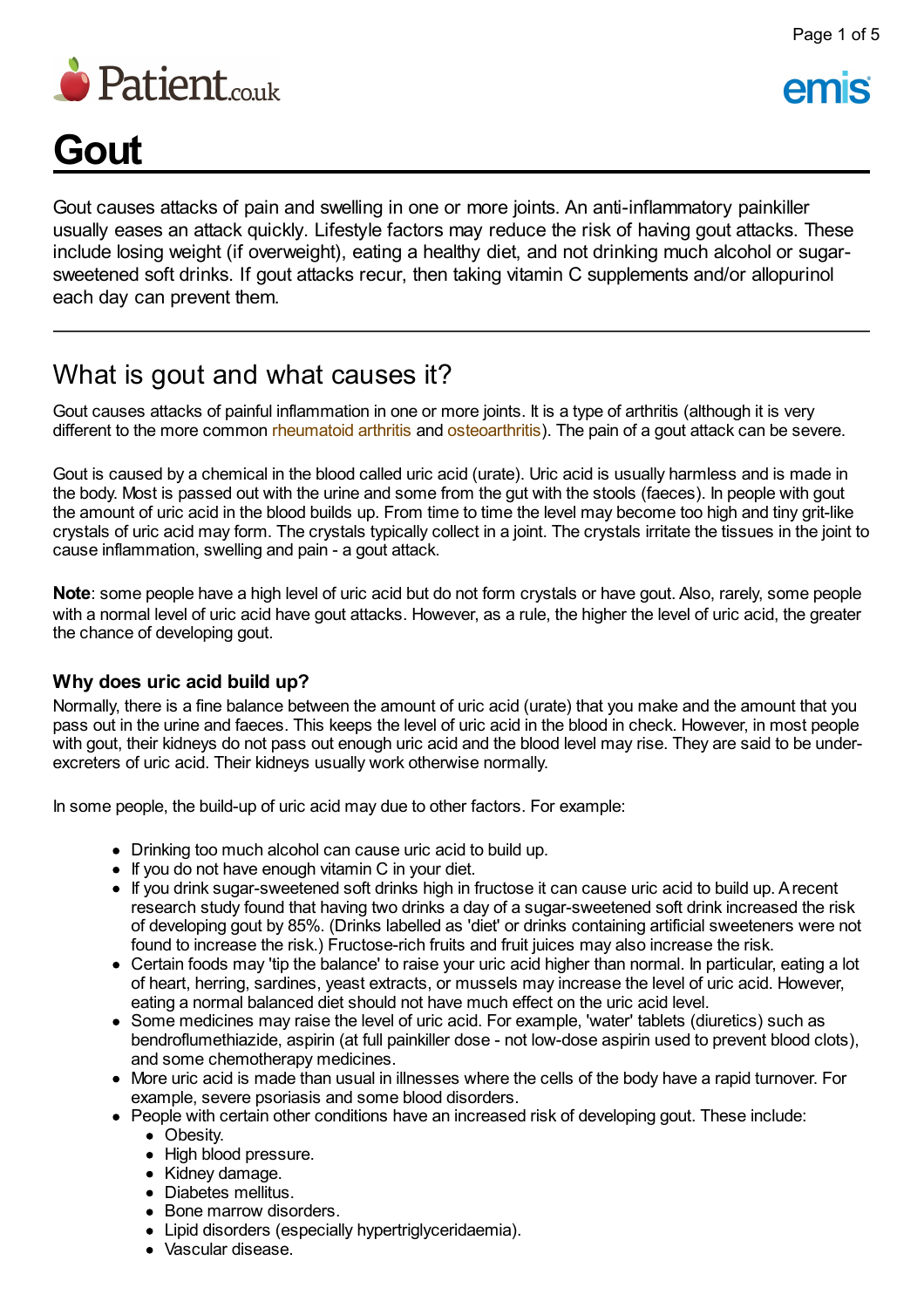Enzyme defects such as hypoxanthine guanine phosphoribosyltransferase (HGPRT) deficiency and glucose-6-phosphate dehydrogenase (G6PD) deficiency.

### How common is gout and who gets it?

Gout affects about 1 in 200 adults. Men are more commonly affected than women. Afirst attack of gout typically develops in middle age but it sometimes occurs in younger people. It tends to run in some families, as there is a family history of gout in about 1 in 5 cases. It may be that the genetic make-up that you inherit from your family may be a factor in becoming an under-excreter of uric acid (urate).

### What are the symptoms of gout?

Gout usually occurs in attacks. An attack typically develops quickly over a few hours. It usually causes severe pain in one joint. The base of the big toe is the most commonly affected joint. Walking can be very painful and even the weight of bedclothes can hurt.

However, any joint can be affected. Sometimes two or more joints are affected. Affected joints usually swell and the nearby skin may look red and inflamed. If left untreated, a gout attack may last several days but usually goes completely within 7-10 days. Less severe attacks can occur which may be mistaken at first for other forms of arthritis. Weeks, months or even years may go by between attacks. Some people only ever have one attack.

### Is gout serious?

Agout attack can be very painful. However, other effects from gout are uncommon. Joint damage may occur if you have recurring attacks. In a few people, uric acid crystals form kidney stones or may cause some kidney damage. Sometimes the crystals form bumps (tophi) under the skin. These are usually harmless and painless but sometimes form in awkward places such as at the end of fingers. Tophi occasionally become infected.

### How is gout diagnosed?

Gout is usually diagnosed if you have the typical gout symptoms and a raised blood level of uric acid. If there is doubt as to the cause of the pain and swelling, your doctor may take some fluid out of a swollen joint. This is done with a needle and syringe. The fluid is looked at under the microscope. Crystals of uric acid (urate) can be seen in the fluid to confirm the diagnosis of gout.

## What is the treatment for a gout attack?

### **General measures**

If you are able to, raise the affected limb (usually a leg) to help reduce the swelling. The easiest way to raise your leg is to recline on a sofa with your leg up on a cushion. An ice pack (or pack of frozen peas) held against the inflamed joint may ease the pain until the gout treatment medicines (below) start to work:

- Wrap the ice pack (or peas) in a towel to avoid direct skin contact and ice burn.
- Apply for about 20 minutes, and then stop. (It should not be applied for long periods.)
- Repeat as often as required BUT make sure the temperature of the affected part has returned to normal before applying again.

### **Anti-inflammatory painkillers**

Ashort course of an [anti-inflammatory](http://www.patient.co.uk/health/anti-inflammatory-painkillers) painkiller will quickly ease most gout attacks (within 12-24 hours). There are several types and brands, such as [diclofenac](http://www.patient.co.uk/medicine/diclofenac-for-pain-and-inflammation), [indometacin](http://www.patient.co.uk/medicine/Indometacin.htm) and [naproxen.](http://www.patient.co.uk/medicine/naproxen) Your doctor will prescribe one. Many people with gout like to have a supply of tablets on standby in the home just in case an attack occurs. They are usually needed only for a few days until the inflammation and pain go.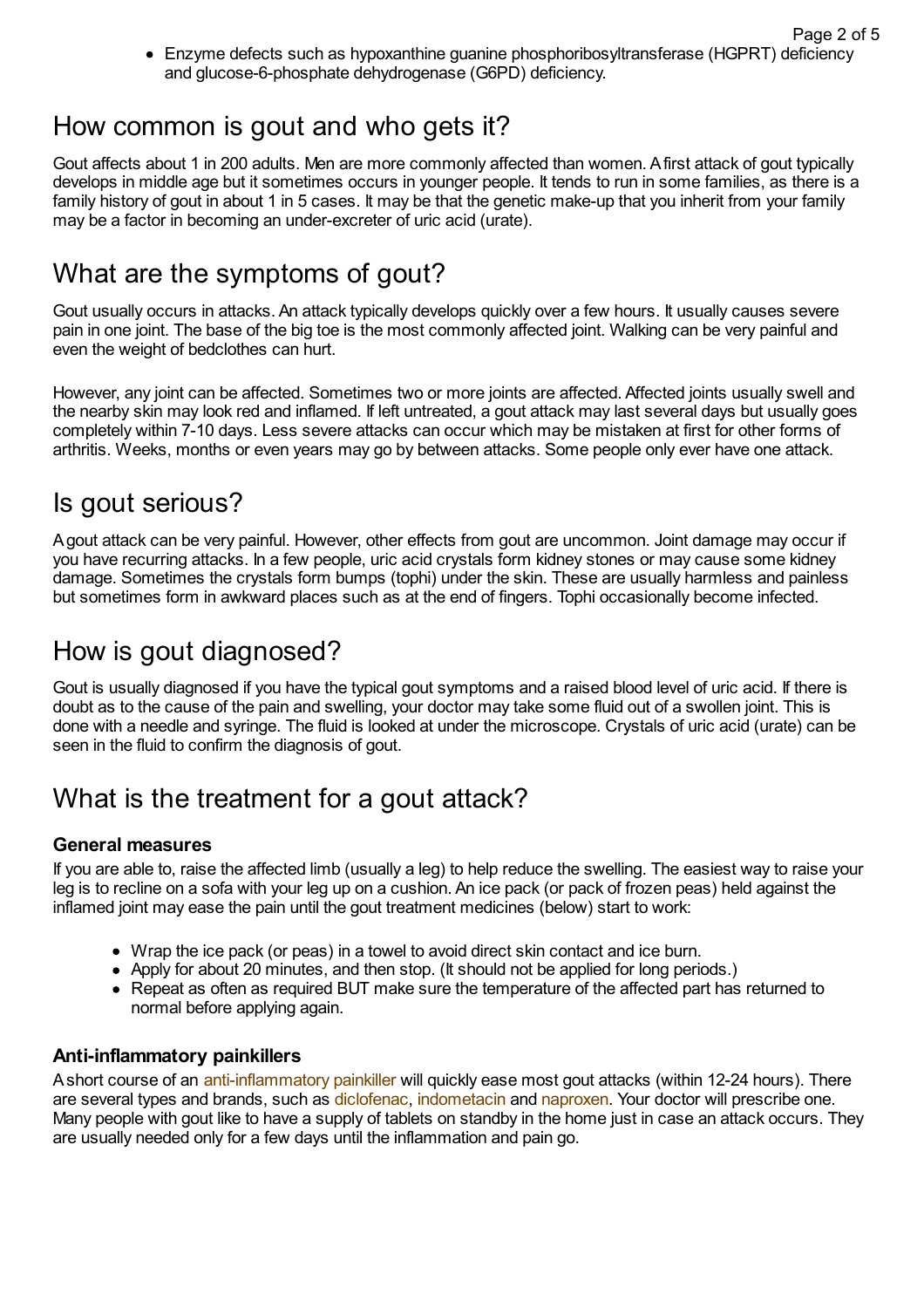Most people can take short courses of anti-inflammatory painkillers without any problem, although side-effects occur in some people:

- Bleeding from the stomach is the most serious possible side-effect. This is more of a risk if you are aged over 65, or have had a duodenal or stomach ulcer. Stop the tablets and see a doctor if you develop indigestion, have upper tummy (abdominal) pain, pass black stools (black faeces), or if you are sick (vomit) or pass blood. Read the leaflet that comes with the tablets for a list of other possible side-effects.
- Some people with asthma, high blood pressure, certain kidney problems and heart failure may not be able to take anti-inflammatory painkillers.
- Some people taking certain other medicines should not take anti-inflammatory painkillers. This is because of a possible risk of the two medicines interacting. Therefore, check with your doctor or pharmacist if you are taking other medication, before taking anti-inflammatory painkillers.

Also, don't take more than one anti-inflammatory painkiller at a time unless specified by a doctor. For example, some people take low-dose aspirin every day (which is classed as an anti-inflammatory medicine) to prevent blood clots. Aspirin plus another anti-inflammatory medicine increases the risk of bleeding from the stomach.

Therefore, if you are already taking aspirin and develop gout, you need to discuss the options with your doctor. For example, your doctor may advise that you take another medicine to 'protect the stomach' if you need to take aspirin and another anti-inflammatory medicine. Remember - some painkillers that you can buy from pharmacies contain aspirin.

#### **Other treatments**

[Colchicine](http://www.patient.co.uk/medicine/Colchicine.htm) is an alternative medicine that eases gout attacks. It is usually only used if you have problems or sideeffects with anti-inflammatory painkillers. Steroid tablets or injections can also reduce the pain and inflammation. They are another alternative if there are problems or side-effects with anti-inflammatory painkillers and colchicine.

Canakinumab is another option that has recently been introduced.

### Can further gout attacks be prevented?

Lifestyle measures and medicines can help to prevent gout attacks.

#### **Lifestyle suggestions**

- If you are overweight, try to lose some [weight.](http://www.patient.co.uk/health/weight-reduction-how-to-lose-weight) This can help to lower the uric acid (urate) level. However, do not use diets that increase uric acid levels, such as high-protein diets or starvation diets.
- Eat sensibly. Ahigh uric acid level may be lowered a bit by avoiding a high protein intake and foods rich in purines, such as liver, kidneys and seafood. Also avoid eating foods high in yeast extracts, such as Marmite®. See separate Gout Diet [Sheet](http://www.patient.co.uk/health/gout-diet-sheet) for more details.
- If you drink a lot of alcohol then it may help if you [reduced](http://www.patient.co.uk/health/Alcohol-and-Sensible-Drinking.htm) the amount that you drink. You do not need to stop drinking alcohol altogether but cutting down may help if you drink a lot. In particular, avoid binge drinking. Keep to within the recommended levels of alcohol - these are 21 units per week for men and 14 units per week for women.
- If you drink a lot of sugar-sweetened soft drinks, especially those containing fructose, it may help to reduce the number or cut them out all together.
- If you are taking any medicines, check whether they are a cause of gout (see above). An alternative medicine may be available. Your doctor will advise.
- Avoid lack of fluid in the body (dehydration) by drinking plenty of water (up to two litres per day unless there is a medical reason why not to).
- Have your blood [pressure](http://www.patient.co.uk/health/high-blood-pressure-hypertension) checked at least once a year. High blood pressure is more common in people with gout.

With the help of lifestyle changes, many people only have an attack of gout every now and then. All you may need is to have some anti-inflammatory painkillers on standby to treat each attack.

For some people, attacks occur more often. In this situation, you can take a medicine to prevent attacks.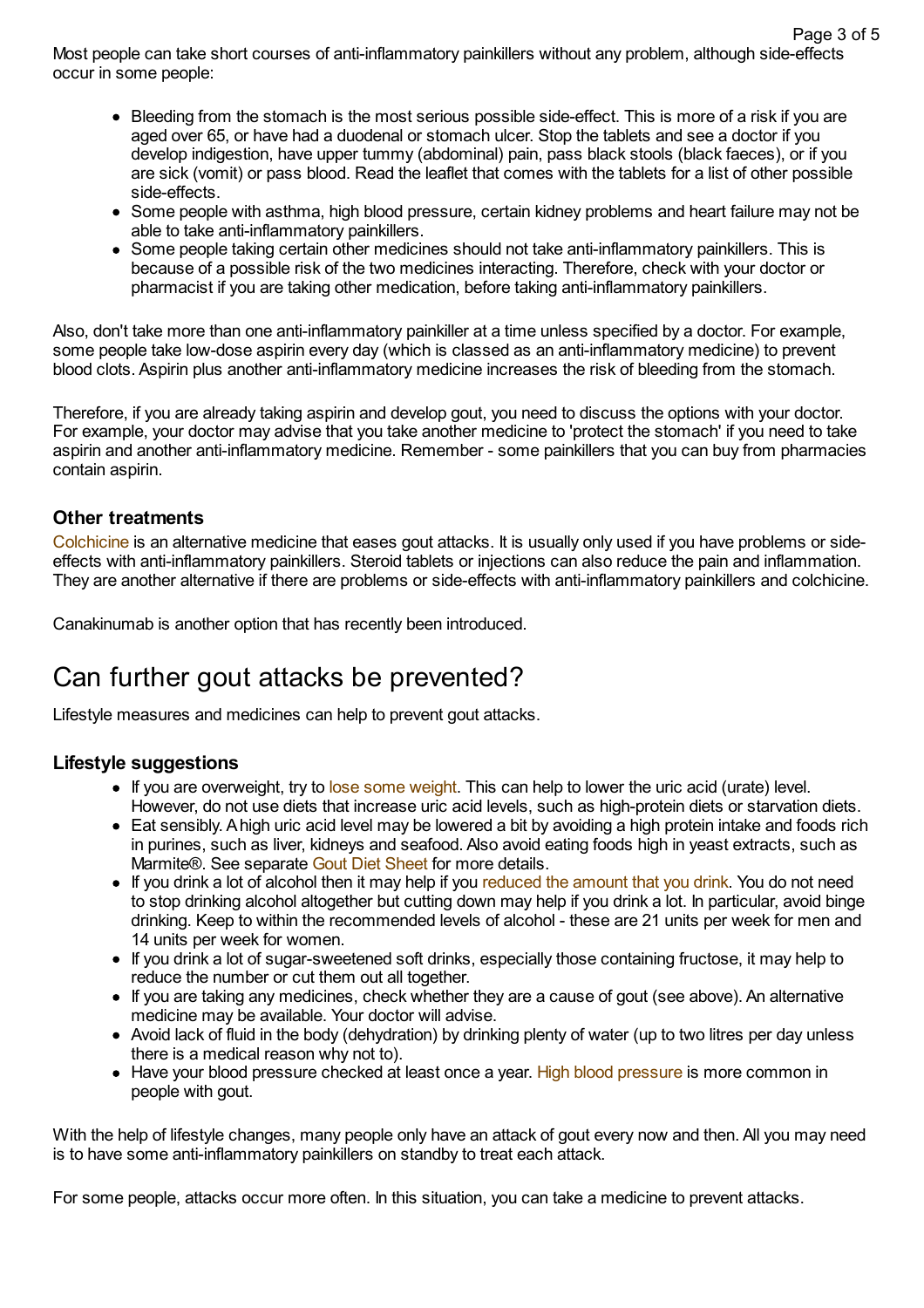#### **Allopurinol is used to prevent gout attacks**

[Allopurinol](http://www.patient.co.uk/medicine/Allopurinol.htm) is a commonly used medicine to prevent gout attacks. Allopurinol does not have any effect during a gout attack and it is not a painkiller. It works by lowering the level of uric acid in the blood. It takes 2-3 months to become fully effective. You need to take it every day to keep the uric acid level normal to prevent gout attacks.

As a general rule, regular allopurinol may be advised by your doctor if you:

- Have had two or more attacks of gout within a year.
- Have one or more tophi (described above).
- Have any joint or kidney damage due to gout.
- Have one or more kidney stones made from uric acid.
- Have had a gout attack and are taking long-term medication that can cause gout.

When you first take allopurinol, it can sometimes cause a gout attack. This is because it may cause the level of uric acid to rise slightly before it falls. For this reason it is not normally started during a gout attack. It is best to start it about 3-4 weeks after an attack has settled. Also, an anti-inflammatory painkiller is often prescribed for the first 2-3 months after you start allopurinol, just in case the allopurinol causes a gout attack. Once the level of uric acid has been brought down, taking allopurinol each day usually works well to prevent gout attacks.

The dose of allopurinol needed varies from person to person. Treatment is usually started with a low dose. A blood test is often done after a month or so to check that the level of uric acid has come down. If not, the dose may need to be increased. Most people end up taking about 100-300 mg each day to stop gout attacks.

If a gout attack occurs while you are taking allopurinol, you can still take an anti-inflammatory painkiller to relieve the pain. However, this may indicate that you need an increased dose of allopurinol. Side-effects are uncommon with allopurinol. Read the information that comes with the packet of tablets for details about possible side-effects. If side-effects do occur, other medicines with a similar action are sometimes prescribed. For example, a medicine called febuxostat may be an option if you cannot take allopurinol for medical reasons or due to sideeffects.

#### **Other medicines used to prevent gout attacks**

[Febuxostat](http://www.patient.co.uk/medicine/Febuxostat.htm) is effective in preventing gout attacks by keeping uric acid levels low but it has side-effects and is reserved for people who have problems with allopurinol. Other options include probenecid, [sulfinpyrazone,](http://www.patient.co.uk/medicine/sulfinpyrazone-to-prevent-gout) benzbromarone, low-dose steroids, colchicine and anti-inflammatory medicines.

#### **Vitamin C supplements**

Astudy published in 2009 showed that vitamin C can reduce the risk of developing gout. In the study, 46,994 men were followed up over several years. Compared with men with a vitamin C intake of less than 250 mg a day:

- Those whose intake was 1,000-1,499 mg per day had a 34% lower risk of gout.
- Those whose intake was 1,500 mg per day had a 45% lower risk of gout.

This study concluded that supplemental vitamin C intake may help to prevent gout. However, recent studies have not supported these findings and vitamin C is not routinely used in gout prevention.